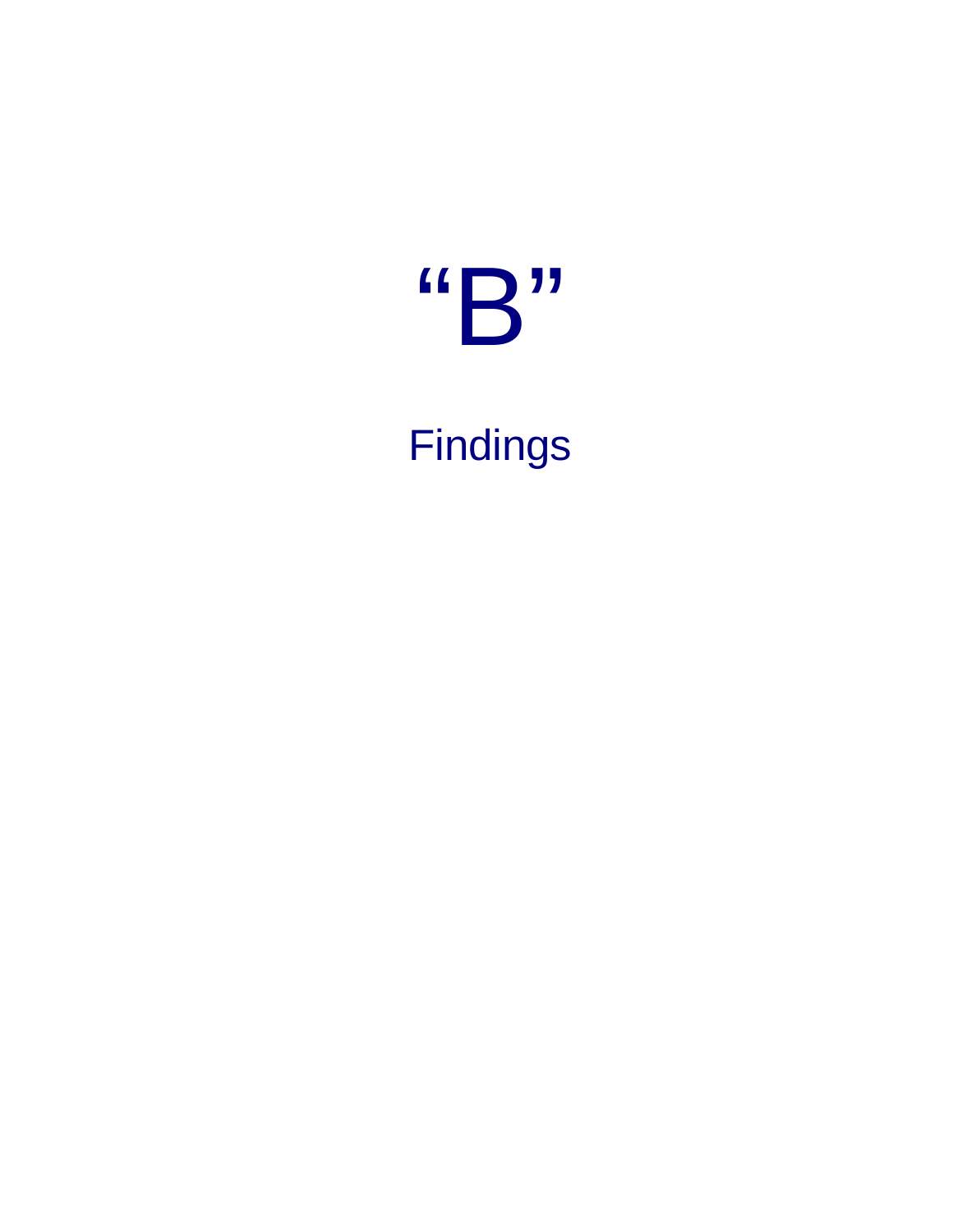#### **FINDINGS PLANNING COMMISSION HEARING – AUGUST 3, 2016**

## **TAYLOR FAMILY VINEYARDS USE PERMIT (#P15-00291-UP) 5991 SILVERADO TRAIL, NAPA, CALIFORNIA APN 039-040-016**

# **ENVIRONMENTAL:**

The Planning Commission (Commission) has received and reviewed the proposed Categorical Exemption pursuant to the provisions of the California Environmental Quality Act (CEQA) and of Napa County's Local Procedures for Implementing CEQA, and finds that:

- 1. The Planning Commission finds that because of the minimal construction and limited operations, the project is categorically exempt from the California Environmental Quality Act ("CEQA") under Section 15303, Class 3 (New Construction or Conversion of Small Structures), Section 15305, Class 5, (a) (Minor Alterations in Land Use Limitations), and Appendix B of Napa County's Local Procedures for Implementing the California Environmental Quality Act under Class 3: New Construction or Conversion of Small Structures, #10 for the construction and operation of small wineries, other agricultural processing facilities, and farm management uses.
- 2. The site of this proposed project is not on any of the lists of hazardous waste sites enumerated under Government Code Section 65962.5 and is not within the boundaries of any airport land use plan.
- 3. The Secretary of the Commission is the custodian of the records of the proceedings on which this decision is based. The records are located at the Napa County Planning, Building & Environmental Services Department, 1195 Third Street, Second Floor, Napa, California.

# **PLANNING AND ZONING ANALYSIS:**

# **USE PERMIT:**

The Commission has reviewed the use permit request in accordance with the requirements of the Napa County Code §18.124.070 and makes the following findings:

4. The Commission has the power to issue a Use Permit under the Zoning Regulations in effect as applied to property.

Analysis: The project is consistent with the AP (Agricultural Preserve) zoning district regulations. A winery (as defined in the Napa County Code Section 18.08.640) and uses in connection with a winery (refer to Napa County Code Section 18.16.030) are permitted in the AP District with an approved use permit. The project, as conditioned, complies with the Napa County Winery Definition Ordinance (WDO) and all other requirements of the Zoning Code as applicable.

5. The procedural requirements for a Use Permit set forth in Chapter 18.124 of the Napa County Code (zoning regulations) have been met.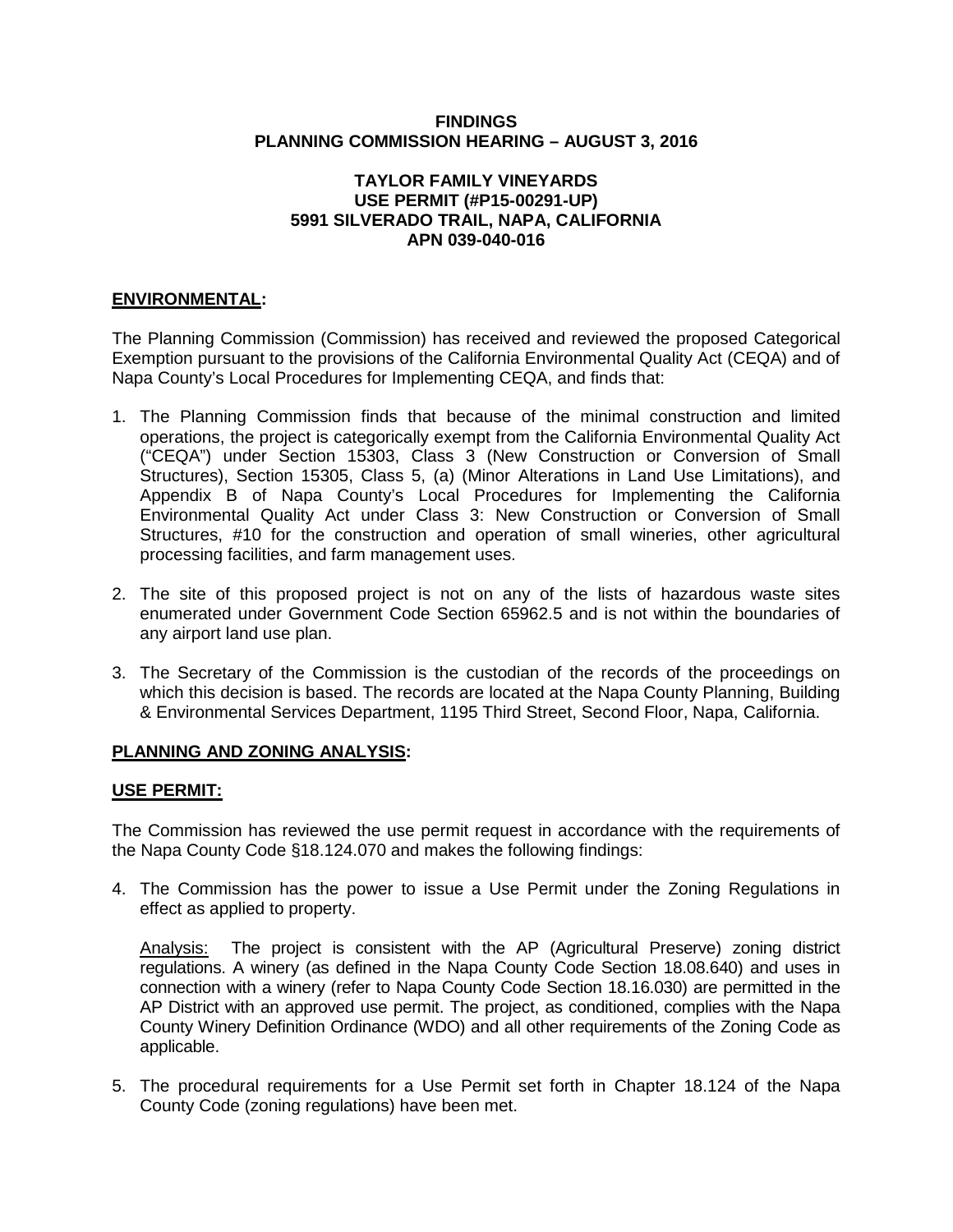Analysis: The use permit application has been appropriately filed and notice and public hearing requirements have been met. The hearing notice was posted and published in the Napa Valley Register on July 22, 2016. Copies were forwarded to property owners within 1,000 feet of the subject parcel, as well as other interested parties. The public comment period ran from July 22, 2016 to August 2, 2016.

6. The grant of the Use Permit, as conditioned, will not adversely affect the public health, safety or welfare of the County of Napa.

Analysis: Granting the Use Permit for the project as proposed and conditioned will not adversely affect the health, safety or welfare of the County. Affected County divisions and departments have reviewed the project and commented regarding the proposed driveway improvements, grading, drainage, the proposed septic system, parking, building permits, and fire protection. Conditions are recommended which will incorporate these comments into the project to assure the protection of the public health, safety, and welfare.

7. The proposed use complies with applicable provisions of the Napa County Code and is consistent with the policies and standards of the Napa County General Plan and any applicable specific plan.

#### Analysis: Compliance with the Zoning Ordinance

The project is consistent with the AP (Agricultural Preserve) zoning district regulations. A winery (as defined in the Napa County Code Section 18.08.640) and uses in connection with a winery (refer to Napa County Code Section 18.16.030) are permitted in the AP District subject to an approved use permit. The proposed site improvements will comply with the development regulations of the AP District, including the minimum 600-foot road setback for winery buildings and 35-foot maximum building height as prescribed in County Code Sections 18.104.010, 18.104.220 and 18.104.230. The project, as conditioned, complies with the Napa County Winery Definition Ordinance (WDO) and all other requirements of the Zoning Code as applicable.

#### Analysis: Compliance with the General Plan

As proposed and as conditioned, the requested Use Permit is consistent with the overall goals and objectives of the General Plan (2008). The General Plan land use designation for the subject parcel is Agricultural Resource.

General Plan Agricultural Preservation and Land Use Goal AG/LU-1 guides the County to "preserve existing agricultural land uses and plan for agriculture and related activities as the primary land uses in Napa County." General Plan Goal AG/LU-3 states that the County should "support the economic viability of agriculture, including grape growing, winemaking, other types of agriculture, and supporting industries to ensure the preservation of agricultural lands." Goal AG/LU-3 and Policy AG/LU-2 recognize wineries as agricultural uses.

The proposed use of the property for fermenting and processing of grape juice into wine supports the economic viability of agriculture within the County, consistent with Goal AG/LU-3 and Policy AG/LU-4 ("The County will reserve agricultural lands for agricultural use including land used for grazing and watershed/open space…"). By authorizing a winery at the project site the requested Use Permit supports the economic viability of both the vineyard use on the property, consistent with Economic Development Goal E-1 and Policy E-1.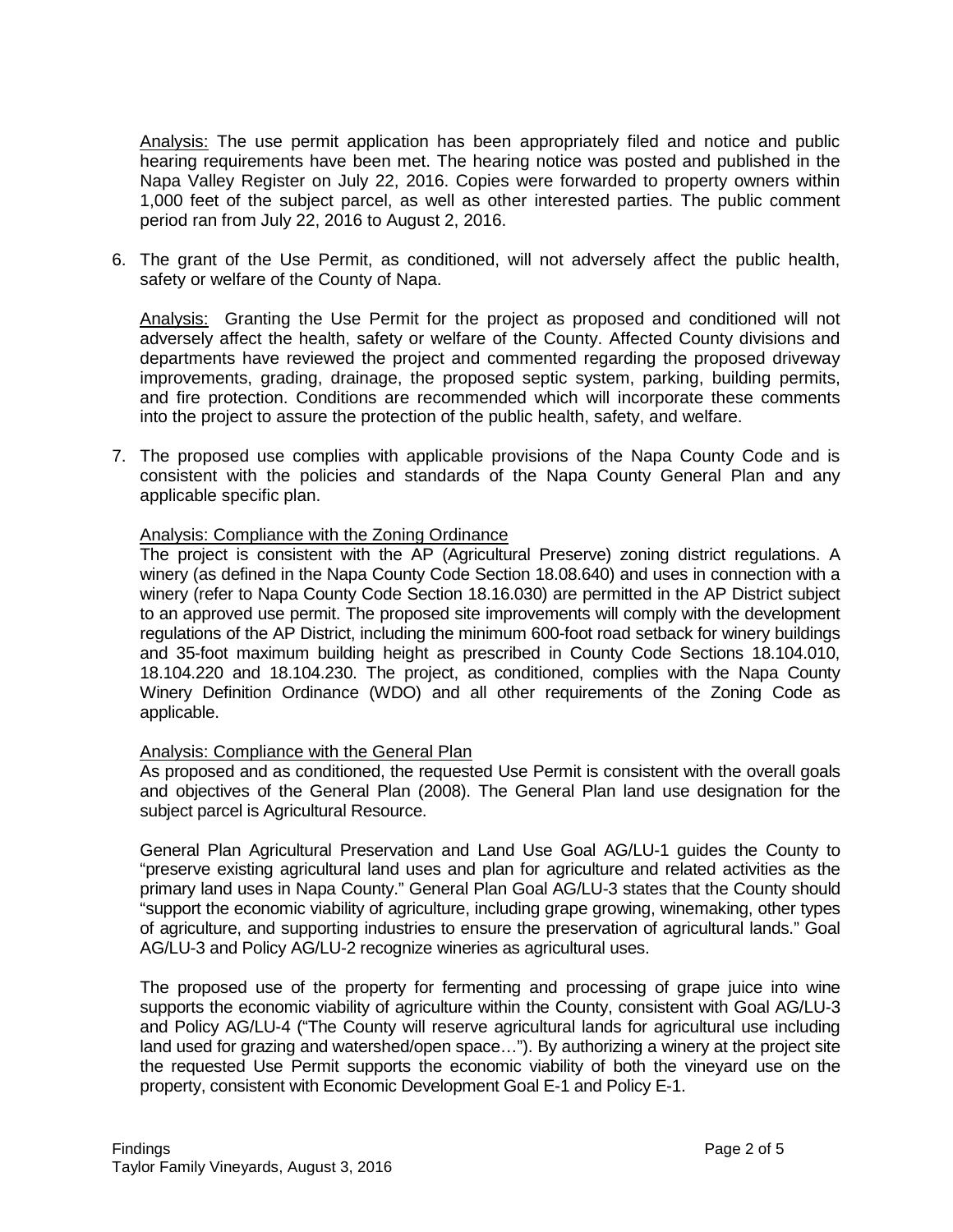The "Right to Farm" is recognized throughout the General Plan and is specifically called out in Policy AG/LU-15 and in the County Code. "Right to Farm" provisions ensure that agriculture remains the primary land use in Napa County and is not threatened by potentially competing uses or neighbor complaints. Napa County's adopted General Plan reinforces the County's long-standing commitment to agricultural preservation, urban centered growth, and resource conservation.

Applicable Napa County General Plan goals and policies:

- Goal AG/LU-1: Preserve existing agricultural land uses and plan for agriculture and related activities as the primary land uses in Napa County.
- Goal AG/LU-3: Support the economic viability of agriculture, including grape growing, winemaking, other types of agriculture, and supporting industries to ensure the preservation of agricultural lands.
- Policy AG/LU-2: "Agriculture" is defined as the raising of crops, trees, and livestock; the production and processing of agricultural products; and related marketing, sales and other accessory uses. Agriculture also includes farm management businesses and farm worker housing.
- Policy AG/LU-4: The County will reserve agricultural lands for agricultural use including lands used for grazing and watershed/open space, except for those lands which are shown on the Land Use Map as planned for urban development.
- Policy AG/LU-8: The County's minimum agricultural parcel sizes shall ensure that agricultural areas can be maintained as economic units.
- Policy AG/LU-15: The County affirms and shall protect the right of agricultural operators in designated agricultural areas to commence and continue their agricultural practices (a "right to farm"), even though established urban uses in the general area may foster complaints against those agricultural practices. The "right to farm" shall encompass the processing of agricultural products and other activities inherent in the definition of agriculture provided in Policy AG/LU-2.
- Goal CON-10: Conserve, enhance and manage water resources on a sustainable basis to attempt to ensure that sufficient amounts of water will be available for the uses allowed by this General Plan, for the natural environment, and for future generations.
- Goal CON-11: Prioritize the use of available groundwater for agricultural and rural residential uses rather than for urbanized areas and ensure that land use decisions recognize the long-term availability and value of water resources in Napa County.
- Policy CON-53: The County shall ensure that the intensity and timing of new development are consistent with the capacity of water supplies and protect groundwater and other water supplies by requiring all applicants for discretionary projects to demonstrate the availability of an adequate water supply prior to approval. Depending on the site location and the specific circumstances, adequate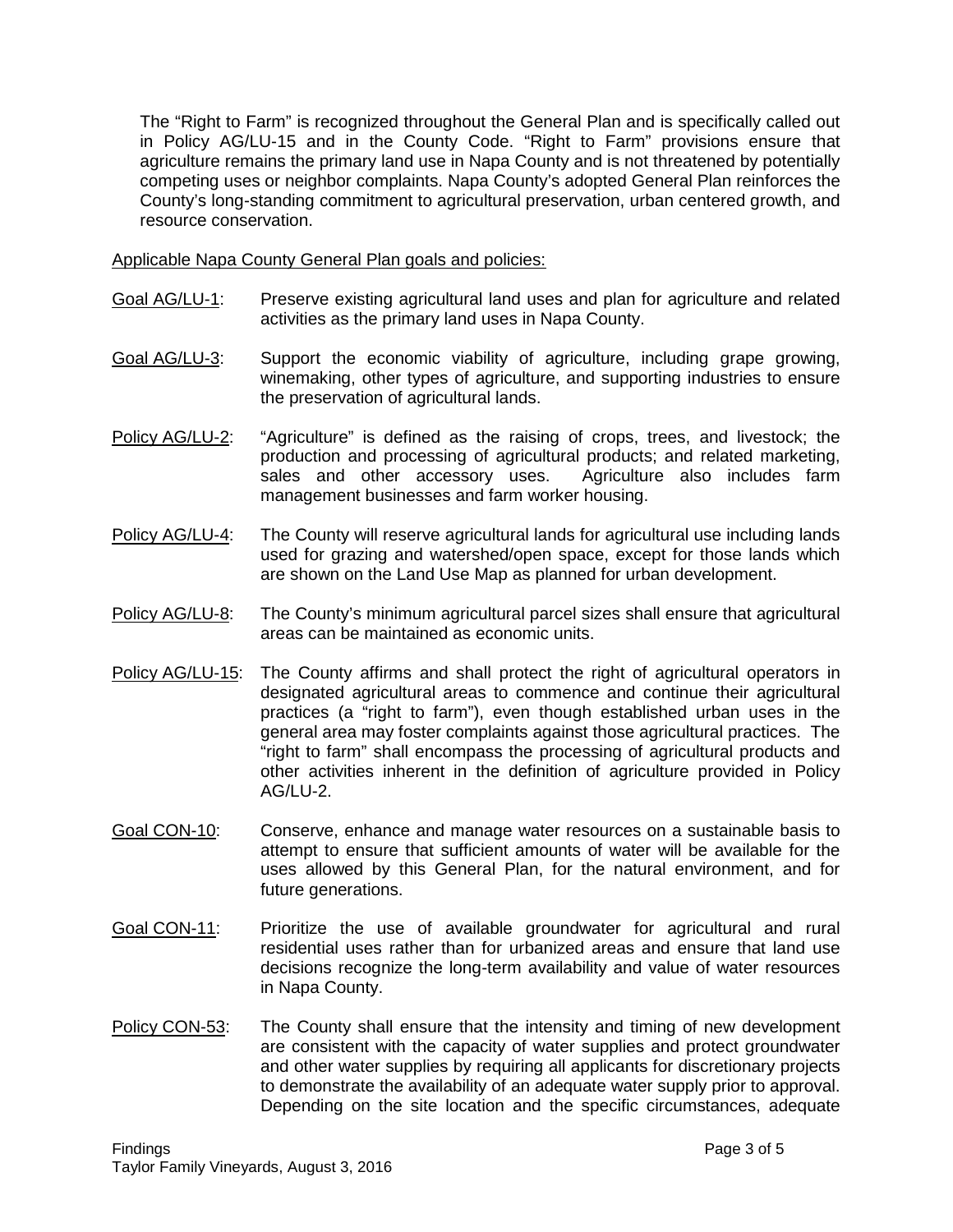demonstration of availability may include evidence or calculation of groundwater availability via an appropriate hydrogeologic analysis or may be satisfied by compliance with County Code "fair-share" provisions or applicable State law. In some areas, evidence may be provided through coordination with applicable municipalities and public and private water purveyors to verify water supply sufficiency.

- Policy CON-55: The County shall consider existing water uses during the review of new water uses associated with discretionary projects, and where hydrogeologic studies have shown that the new water uses will cause significant adverse well interference or substantial reductions in groundwater discharge to surface waters that would alter critical flows to sustain riparian habitat and fisheries or exacerbate conditions of overdraft, the County shall curtail those new or expanded water uses.
- Policy CON-60.5 All aspects of landscaping from the selection of plants to soil preparation and the installation of irrigation systems should be designed to reduce water demand, retain runoff, decrease flooding, and recharge groundwater.
- Policy CON-72: The County shall seek to reduce the energy impacts from new buildings by applying Title 24 energy standards as required by law and providing information to the public and builders on available energy conservation techniques, products, and methods available to exceed those standards by 15 percent or more.
- Policy CON-77: All new discretionary projects shall be evaluated to determine potential significant project-specific air quality impacts and shall be required to incorporate appropriate design, construction, and operational features to reduce emissions of criteria pollutants regulated by the state and federal governments below the applicable significance standard(s) or implement alternate and equally effective mitigation strategies consistent with BAAQMD's air quality improvement programs to reduce emissions. In addition to these policies, the County's land use policies discourage scattered development which contributes to continued dependence on the private automobile as the only means of convenient transportation. The County's land use policies also contribute to efforts to reduce air pollution.
- Policy CON-81: The County shall require dust control measures to be applied to construction projects consistent with measures recommended for use by the BAAQMD [Bay Area Air Quality Management District].
- Goal E-1: Maintain and enhance the economic viability of agriculture.
- Policy E-1: The County's economic development will focus on ensuring the continued viability of agriculture in Napa County.
- Policy SAF-20: All new development shall comply with established fire safety standards. Design plans shall be referred to the appropriate fire agency for comment as to:
	- 1) Adequacy of water supply.
	- 2) Site design for fire department access in and around structures.